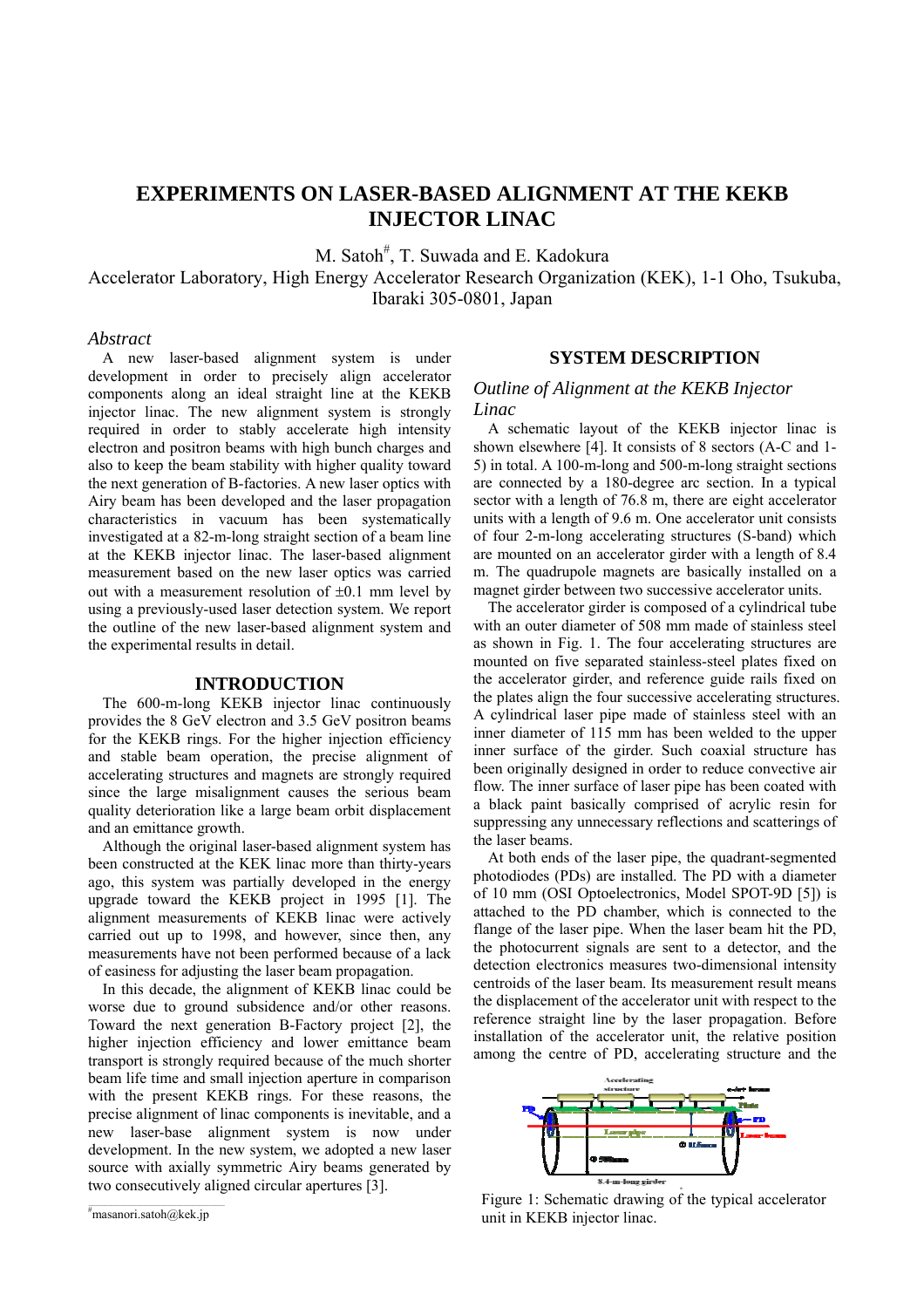reference guide rail surface has been aligned well. For this reason, when we align the centers of all PDs, all the accelerating structures and magnets can be consequently aligned.

#### *Laser-based Alignment System*

Two laser-based alignment systems have been installed at the injector linac. One is for the alignment in sectors A and B, and the other is for the alignment in sector C up to the end of sector 5. A new laser source with a laser diode (LD) was developed for the later in this experiment.

A schematic layout of the new optical system is shown elsewhere [6]. The LD (Mitsubishi Electric, ML101J27 [7]) output is coupled into a single-mode optical fiber with a diameter of 3.5 µm. In this way, we could isolate the alignment optical system from the laser source so that it is not affected by the pointing stability of the laser itself. The output power (CW) of laser with a wavelength of 660 nm is 120 mW at maximum, whereas the final laser power injected into the laser tube is about 1 mW because of the fiber coupling loss and the insertion loss of optical system.

The exit end of fiber is fixed on an optical system plate with a size of 162 mm x 340 mm. The emitted laser light is transmitted through two successive circular apertures with a diameter of  $10 \mu m$  and  $0.1 \mu m$  for generating the Airy beam without diffraction fringes. Only the central Airy disk beam can be transmitted since the second aperture of a 0.1 mm diameter can truncate the fringe generated by the first aperture.

A flat and spherical mirror are also mounted on the same plate. The spherical mirror is aluminum-coated with a diameter and focal length of 152.4 mm. This optical system is mounted on a four-axis motorized stage. The position and angle of laser beam output are adjustable with the horizontal, vertical positions and the elevation and azimuthal angles. The schematic drawing of the optical system is shown in Ref. 6.

## **EXPERIMENT**

#### *Setup*

The laser-based alignment experiment was carried out at sector C. The total length of the laser propagation is 82 m. Figure 2 shows a schematic drawing of the experimental setup along with a new vacuum system under development. The room temperature in the accelerator tunnel was kept within 23±0.1 °C. Furthermore, the laser source along with the optical system was entirely surrounded with heat reserving material for avoiding the local temperature drift and



Figure 2: Schematic drawing of the experimental setup.

unnecessary air flow around the optical system.

In this experiment, the total volume of the laser pipes was 847.2 l. A vacuum port was attached to a middle point of the laser pipe installed between units C-3 and C-4. It was connected with an oil-free scroll pump with a pumping speed of 1000 l/min. Nine Pirani gages were distributed at almost regular intervals up to the end of unit C-7. A inlet (outlet) vacuum window was used for laser injection (ejection) from atmosphere (vacuum) to vacuum (atmosphere) with transmittance of ~95% at  $\lambda = 660$  nm. They are comprised of synthetic quartz (Shin-Etsu Quartz, SUPRASIL-P20 [8]) with a thickness of 20 mm and that of 15 mm for the inlet and outlet windows, respectively.

#### *Laser Beam Size Measurement*

First of all, we measured the laser beam size along the sector C in the atmospheric environment since the signal output of PD depends on the incident laser beam size. After then, the beam profile was measured with a CCD camerat (OPHIR, USB L11058 [9]) at the location just behind the end of unit C-7 in atmospheric pressure and vacuum condition since the beam size in vacuum is slightly shrink in comparison with that in atmospheric pressure. Its shrink factor was taken into account to correct the measured beam size in atmospheric pressure for the expected beam size in vacuum condition.

Figure 3 shows the measured beam size of horizontal and vertical direction in vacuum condition along sector C. In this figure, the filled triangles denote the beam size analyzed on the basis of a least-squares fitting procedure with the analytic formula [6]. The measured beam size shows a good agreement with that of theoretical calculation in both beam sizes of horizontal and vertical.



Figure 3: Variations of the horizontal and vertical beam sizes in vacuum condition as a function of the distance from the laser source.

## *Measurement of PD Calibration*

A calibration of the PD should be carried out to investigate a relation between the laser positions and the readouts of the detector. The calibration was performed with a mechanically-movable PD installed in the front location of unit C-1. The calibration can be performed by moving it in both horizontal and vertical directions with a step length of 0.5 mm over the ranges of  $\pm 3$  mm while the laser beam is fixed. The horizontal (Vx) and vertical (Vy)